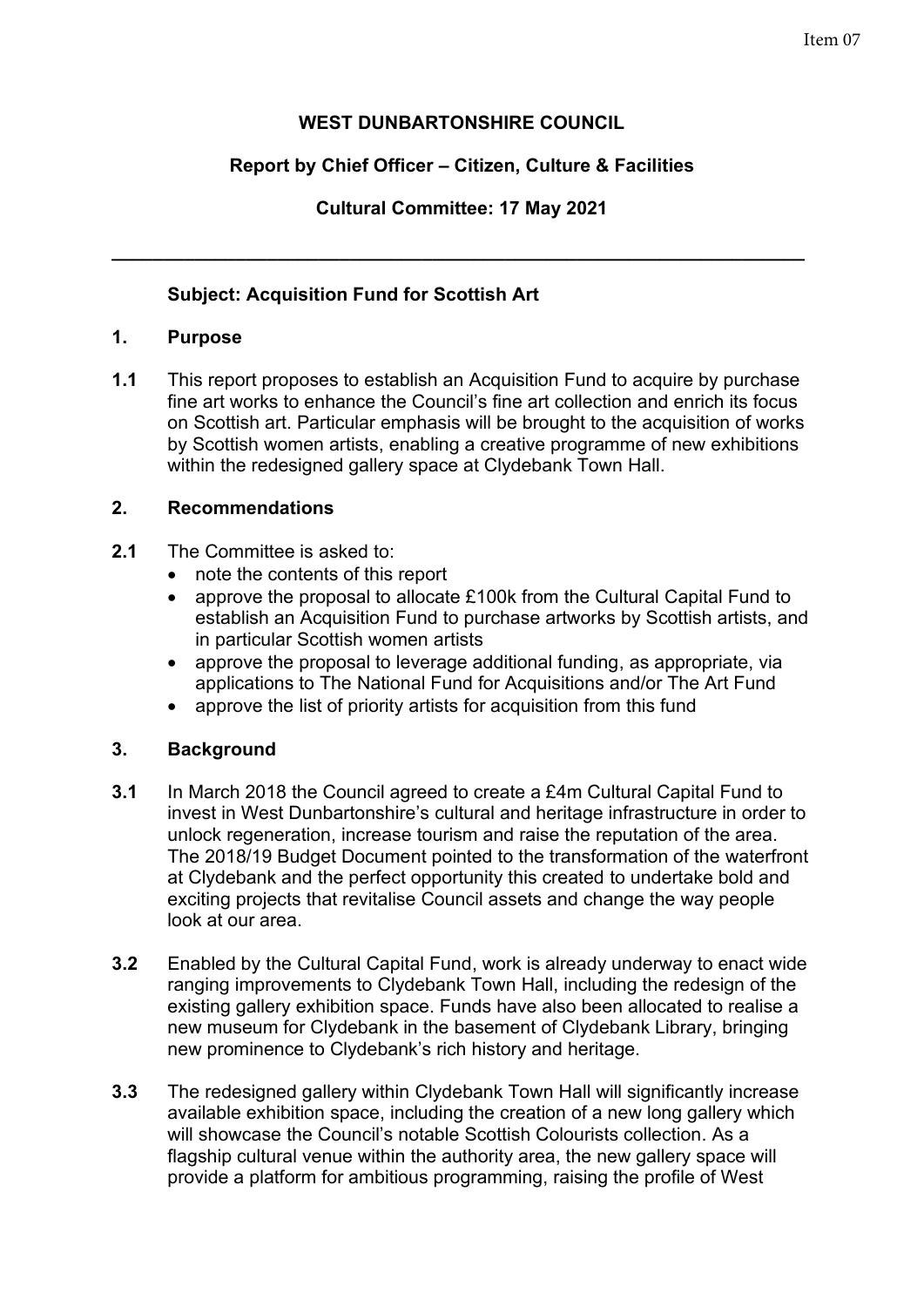Dunbartonshire's wider fine art collection and increasing the potential for inviting in loaned artworks from major public and national collections.

- **3.4** West Dunbartonshire Council's notable collection of artworks by the Scottish Colourists comprises work by a group of four male artists, namely Samuel John Peploe, John Duncan Fergusson, George Leslie Hunter and Francis Campbell Boileau Cadell. The Colourists gained recognition during the first half of the twentieth century, credited with continuing a tradition in Scottish art that placed particular emphasis on colour, and its interplay with light.
- **3.5** Works by the Colourists in the fine art collection include a selection of sketches, drawings, oils and watercolours that capture something of the energy and the spontaneity of working outdoors – a shared characteristic of the Colourists' artistic practice. The collection features work produced mainly in France during periods of travel and study, and in Scotland. J D Fergusson's Eástre (Hymn to the Sun) is the only example of sculpture in the collection.
- **3.6** Alongside this core collection, the Council also holds a small selection of works by Scottish women artists contemporary with, influenced by, or who followed the Colourists. Cumulatively and through judicious acquisition, an important and representative collection of Scottish art has been formed.
- **3.7** In January 2021 the Cultural Committee asked officers to come forward with a proposal regarding the future purchase of art works via the Cultural Capital Fund to enhance the Council's existing fine art collection, and especially its representation of Scottish art. In particular, emphasis was sought on the acquisition of works by Scottish women artists. Through these acquisitions, a programme of new exhibitions in the redesigned gallery space at Clydebank Town Hall will be enabled. This investment would also further enhance West Dunbartonshire's cultural offering to both its citizens and visitors to the area.
- **3.8** Collections development is a core principle of accountable museum management, and helps to ensure that collections held in trust remain relevant to the audiences they serve. Investment in the Council's fine art collection represents the opportunity to further raise the profile of culture within West Dunbartonshire, and grow a transformational resource that can be used to educate and inspire residents young and old. Investment in culture is also a proven catalyst for renewal. By establishing this Acquisition Fund West Dunbartonshire's communities would have significantly improved access to high quality culture on their doorstep.
- **3.9** Previous fine art collecting initiatives by the Council have laid a strong foundation for future collecting – particularly acquisition of the above mentioned series of works by the Scottish Colourists in 2006/7 . This new proposal seeks to continue the curation of a collection of cultural significance, which will serve as an important and continuing artistic legacy for the communities of West Dunbartonshire. Furthermore, investment of this nature in the Council's fine art collection will greatly enhance the Council's position as a significant advocate of, and contributor to, the Scottish cultural landscape.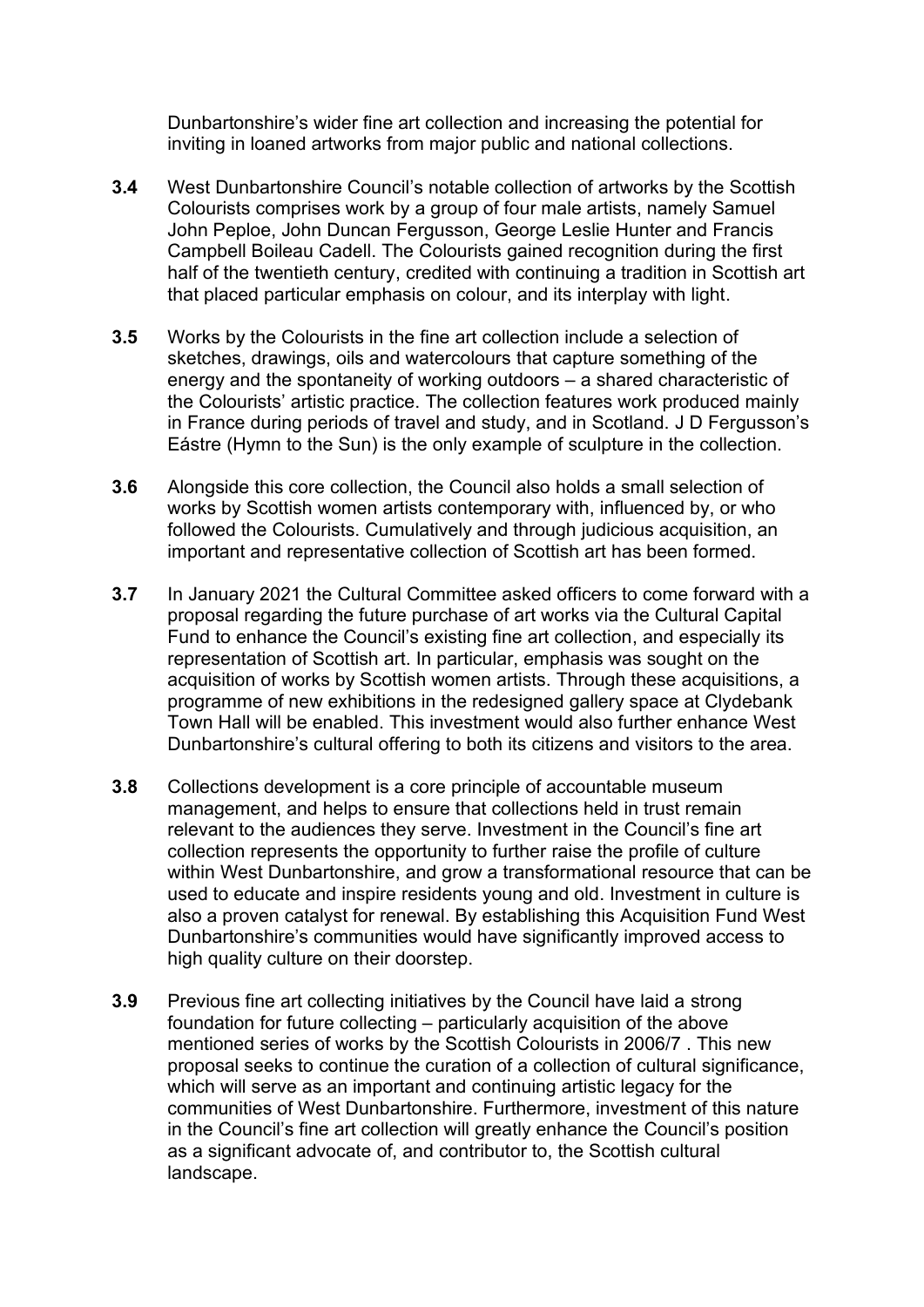**3.10** Officers have also considered the potential to leverage additional external match funding to ensure best possible return on any investment in the fine art collection by the Council, and to better enable the purchase of qualitative, complementary works by the Scottish Colourists, alongside representative works by established and influential Scottish women artists.

### **4. Main Issues**

- **4.1** Officers undertook a review of the existing fine art collection to consider works by which women artists – in addition to works by the Scottish Colourists – might best complement and enhance the existing fine art collection, and in particular enrich its focus on Scottish art. All such considerations took full cognisance of the Council's existing Acquisition, Disposal and Collections Development Policy.
- **4.2** Given the nature of the art market; availability of works for sale; and the timing of any future acquisition, a definitive list of works for purchase has not been established. However, representative potential works by Scottish women artists for acquisition (which comply with the established policy) are under consideration and include works by:
	- Mary Armour
	- Dame Elizabeth Blackadder
	- Katherine Cameron
	- Kate Downie
	- Joan Eardley
	- Hannah Frank
	- Annie French
	- Jessie M King
	- Bet Low
	- Frances Macdonald
	- Margaret Macdonald Mackintosh
	- Barbara Rae
	- Anne Redpath
	- Kirsty Wither
	- Alma Wolfson
	- Margaret Wright
	- Georgie Young
- **4.3** With consideration given to the artists listed above, and subject to establishment of the Acquisition Fund as proposed, preparatory research by the Arts and Heritage service has identified a selection of works currently available for purchase which are described in Appendix I. These works have been considered in the context of West Dunbartonshire Council's established collecting principles and are representative in terms of artist; genre; and cost. Works included were available for sale during April 2021, although not all artists are represented. The appendix is provided for illustrative purposes and reference.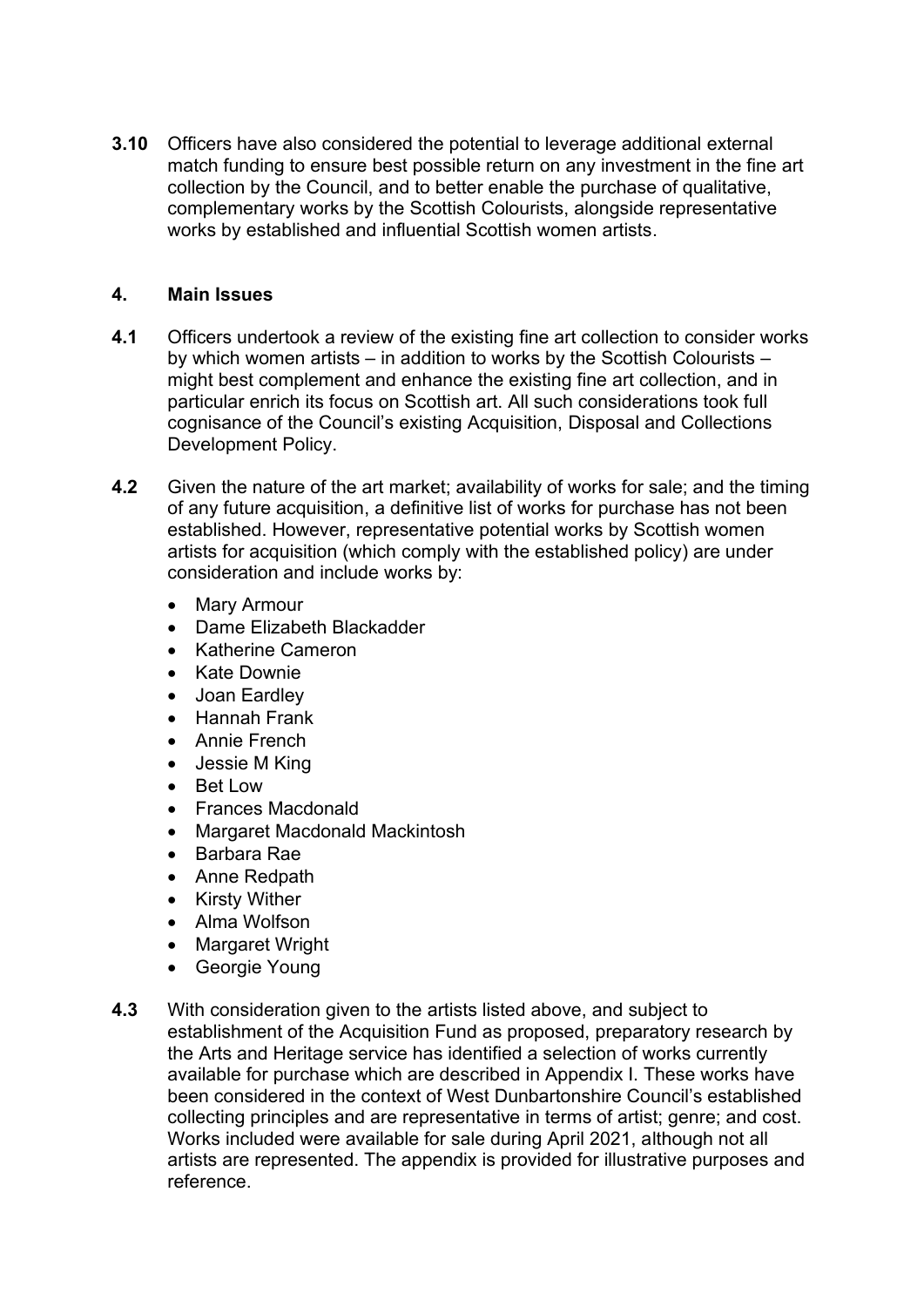- **4.4** In addition to those artists listed at 4.2 and the works referenced in Appendix 1, should the opportunity arise to acquire works by any one of the Scottish Colourists that complements the existing collection this will be pursued.
- **4.5** Anticipating completion of the Clydebank Town Hall gallery redesign, and to support cultural programming going forward, it is intended that all fine art acquisitions through this Acquisitions Fund will be made during financial year 2021/22.
- **4.6** The collecting principles applied to all fine art acquisitions, in line with WDC's aforementioned policy, are:
	- connection with existing collections
	- desirability for display
	- suitability for use in learning and visitor programmes
	- contribution to research and understanding
	- the item is in good condition
	- consideration of any conditions attached to the item

#### **4.6.1** Connection to Existing Collections

As outlined above, the acquisition of works by Scottish women artists continues an established focus on active collecting of Scottish art by the Council. Representative works described in appendix 1 outline in more detail potential connections to the existing fine art collection. The acquisition of complementary works by the Scottish Colourists would further enhance the existing collection.

#### **4.6.2** Desirability for display

The acquisition of new works into the WDC fine art collection represents huge potential for exhibition programming in West Dunbartonshire. Consideration of influence; period; artistic movement; etc. represents multiple opportunities to set the work of Scottish women artists and/or the Scottish Colourists in both national and international contexts. Through the augmentation of the existing fine art collection, further opportunities are created to undertake joint working with public and private collections across the UK, including both incoming and outgoing loans.

#### **4.6.3** Suitability for use in learning and visitor programmes

Through subject matter; style; medium; etc. enormous potential is afforded to engage multiple audiences in wide ranging interpretative approaches to any newly acquired works. In turn, enhanced learning and visitor programming would seek to build greater participation, increased footfall, and repeat access to WDC's wider collections and Arts and Heritage services.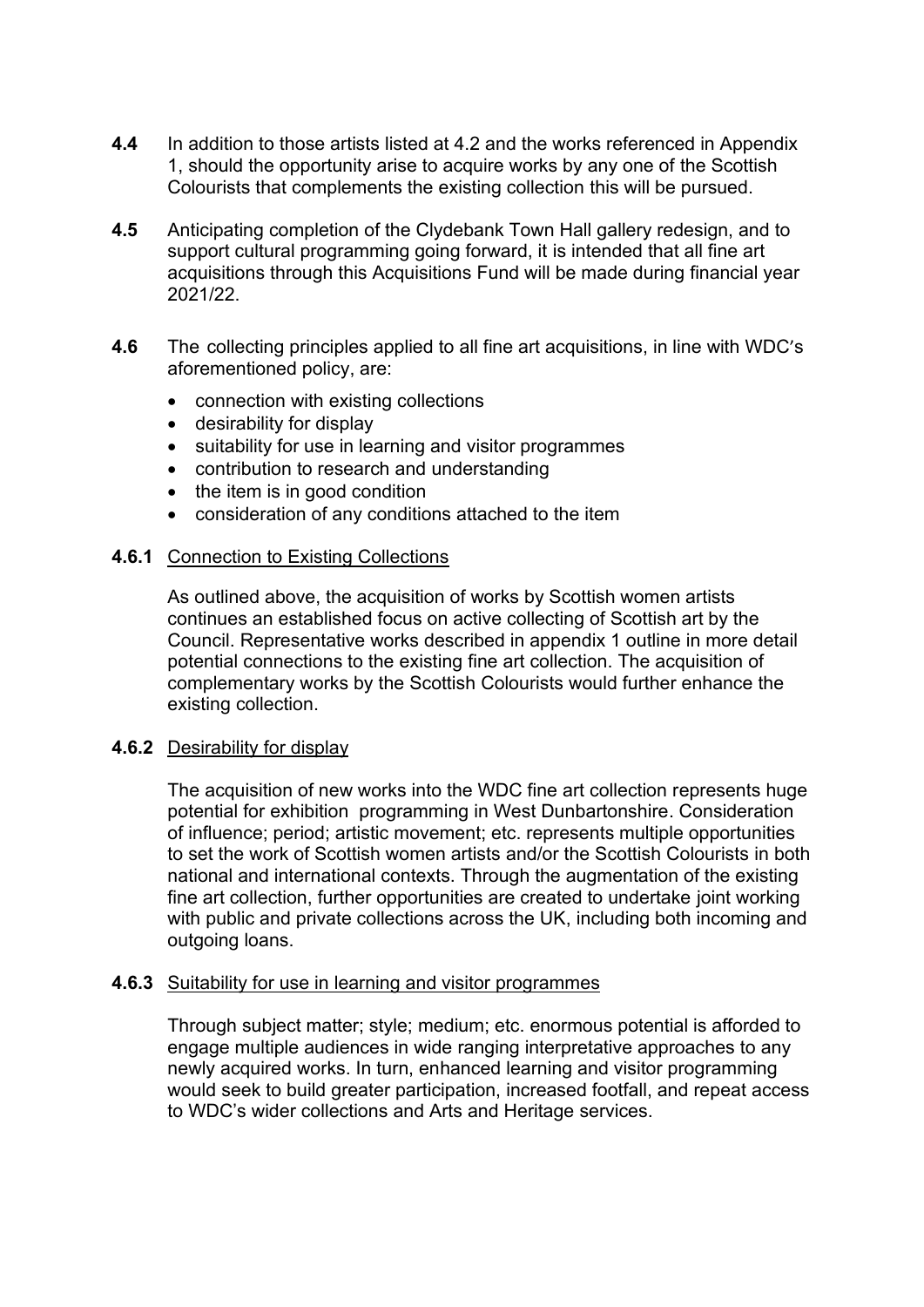## **4.6.4** Contribution to research and understanding

Any new acquisition to the fine art collection represents increased capacity for knowledge exchange and collaborative research. Opportunities would exist to work with collections who hold works by the same and/or related artists, exploring the broader contextualisation of works in terms of 20<sup>th</sup> and 21<sup>st</sup> century artistic movements, as well as influence on contemporary practice.

National networking opportunities would also enhance the reputation of West Dunbartonshire Council's Arts and Heritage service as a centre for research, whilst increasing access to and understanding of the Council's collections for current and future audiences.

## **4.6.5** General acquisition principles

In line with good practice, the condition of any potential acquisition into the fine art collection will be checked prior to purchase, and confirmation sought that there are no conditions attached to acquiring the art work.

Works by the Scottish Colourists and Scottish women artists are held in multiple public collections. Works considered for acquisition are available for public sale through selling galleries. For these reasons there are no concerns around competing collecting priorities.

## **5. People Implications**

**5.1** There are no direct people implications arising from this report

## **6. Financial and Procurement Implications**

- **6.1** Should the Committee approve the recommendation to acquire by purchase a selection of works to enhance the Council's Scottish art collection, then £100k will be committed from the Cultural Capital Fund to support these acquisitions.
- **6.2** If this investment came from the £4m Cultural Capital Fund as recommended then there would be no additional cost to the Council beyond what is already agreed within the Council's Capital Plan. For the benefit of Committee the following other projects are also in the pipeline for the Cultural Capital Fund. Costs are not available for one of these projects so indicative outline estimates have been provided:

| <b>Project</b>                      | Cost               |
|-------------------------------------|--------------------|
| Alexandria Library museum, lift and | £0.330m (Agreed)   |
| new public-use room                 |                    |
| Town Hall external roof and         | $£0.252m$ (Agreed) |
| stonework                           |                    |
| Clydebank Library basement          | £0.575m (Agreed)   |
| museum                              |                    |
| <b>Bruce Street Baths upgrade</b>   | £0.100m (Agreed)   |
| <b>Town Hall renovations</b>        | £0.95m             |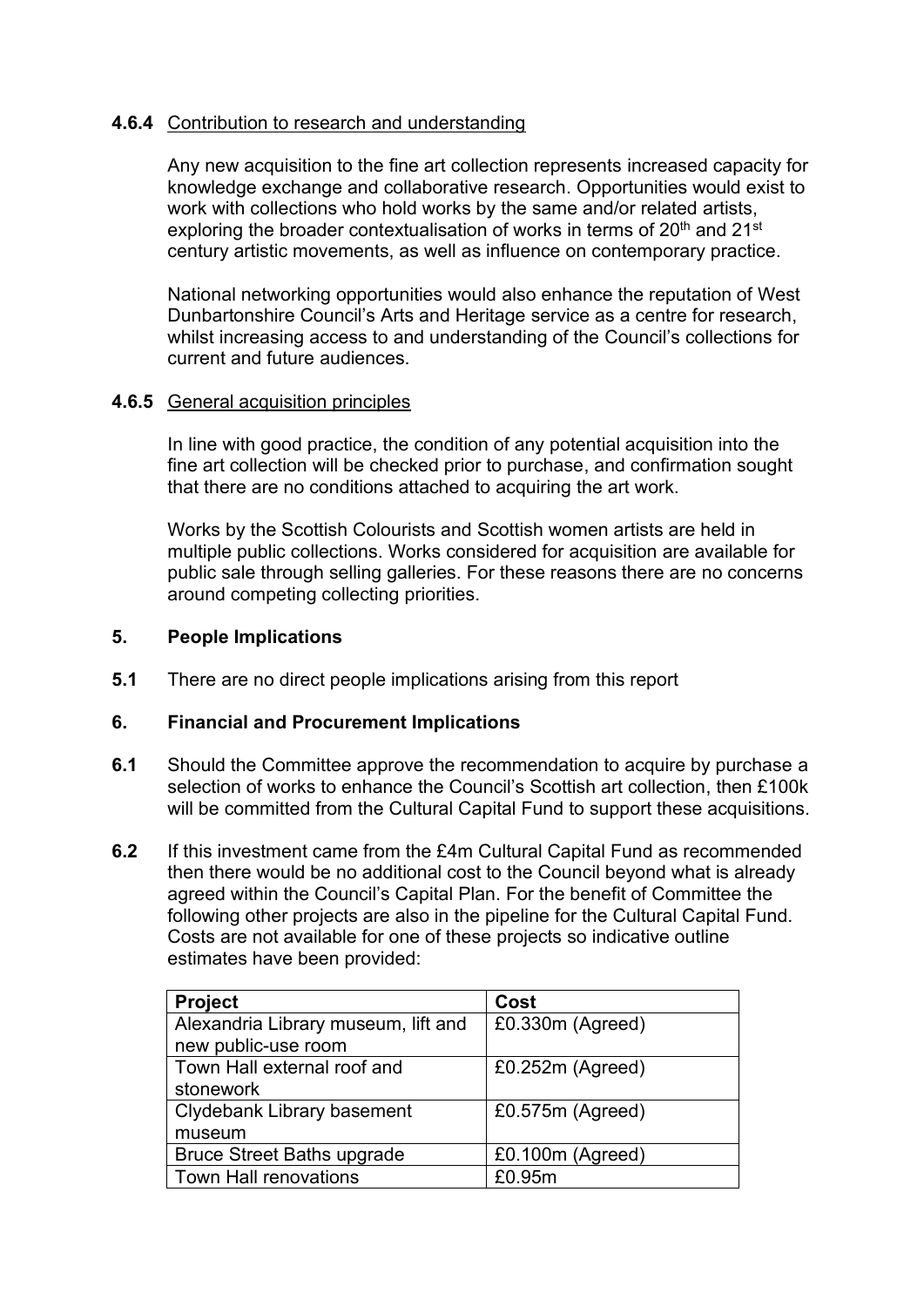| <b>Back Door Gallery renovations</b> | £0.450m               |
|--------------------------------------|-----------------------|
|                                      | (Indicative estimate) |
| Total                                | £2.657m               |
| Fine Art Acquisition Fund            | £0.1m                 |
| Total                                | £2.757m               |
|                                      |                       |
|                                      |                       |
| Funding left for other projects      | £1.243m               |

- **6.3** Acquisitions will be taken forward on a work by work basis. Works for acquisition will be identified by officers in line with the list of artists in scope, and in the context of the approved West Dunbartonshire Council Acquisitions, Disposal and Collections Development Policy.
- **6.4** To support best value, and where appropriate, applications to The National Fund for Acquisitions and/or The Art Fund will be made to augment available funds. Assessment of applicability will be made on a work by work basis.
- **6.5** Should applications to the National Fund for Acquisitions and/or The Art Fund be declined, the resulting reduced funds would impact on the projected number of artworks to be acquired by purchase. In such instance, officers will prioritise the acquisition of works in line with the Council approved policy.
- **6.6** Art works purchased will be added to the Council's existing fine art insurance policy. Given the anticipated value of individual works proposed for acquisition it is unlikely that this will see a notable uplift in the cost of this policy.
- **6.7** Advice and guidance will be sought from the Corporate Procurement Unit, as required, to ensure due process is followed at all stages of purchasing.

## **7. Risk Analysis**

- **7.1** There is a risk that the investment in fine art could lead to a poor use of public funds with either inflated prices paid for works, or works depreciating in value. This will be mitigated by in-depth market research, negotiation on price, and application of a museum discount, where applicable. Works to be purchased will form part of the Council's permanent museum collection; they will be selected in a curatorial context with primary consideration given to artistic merit and inherent cultural value; works will be accessioned in accordance with the Council's approved Acquisitions, Disposal and Collections Development policy. Although valuations will be retained for the purpose of insurance, as an accredited museum service there is no expectation that works will be resold in the future unless an ethical and meaningful case for disposal can be made.
- **7.2** There is a risk that this investment in fine art could be negatively perceived by some members of the community at a time when Council budgets are under pressure. This is mitigated by the fact that the investment is being made from a designated Fund created for the direct purpose of cultural investment. It will